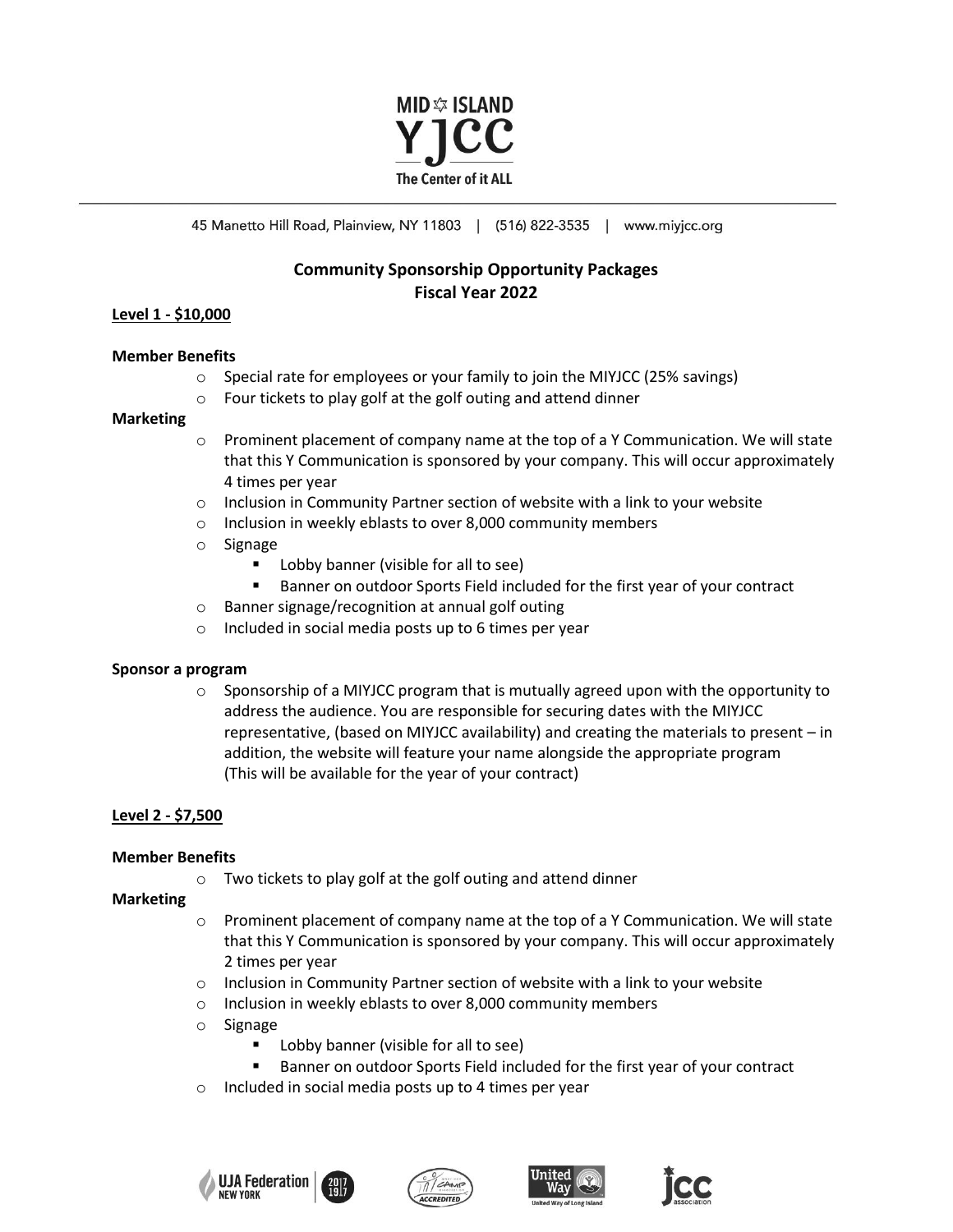## **Sponsor a program**

 $\circ$  Sponsorship of a MIYJCC program that is mutually agreed upon with the opportunity to address the audience: you are responsible for securing dates with the MIYJCC representative, (based on MIYJCC availability) and creating the materials to present – in addition, the website will feature your name alongside the appropriate program (This will be available for the year of your contract)

# **Level 3 - \$5,000**

## **Marketing**

- o Prominent placement of company name at the top of a Y Communication.
- $\circ$  Inclusion in Community Partner section of website with a link to your website
- o Inclusion in weekly eblasts to over 8,000 community members
- o Signage
	- Lobby banner (visible for all to see)
- o Included in social media posts twice per year

#### **Sponsor a program**

 $\circ$  Sponsorship of a MIYJCC program that is mutually agreed upon. The website will feature your name alongside the appropriate program (This will be available for the year of your contract)

# **Level 4 - \$2,500**

#### **Marketing**

- o Inclusion in Community Partner section of website with a link to your website
- o Inclusion in weekly eblasts to over 8,000 community members
- o Signage
	- **Lobby banner (visible for all to see)**
- o Included in social media posts once a year

# **Level 5 - \$1,000**

#### **Marketing**

- $\circ$  Your company name will be listed in weekly eblasts that go out to over 8,000 community members
- o Your company name will be listed on our website in the Community Sponsor section

Examples of some of the programs that you can sponsor:

- Bereavement Group
- Holocaust Survivors Day
- Dementia/Memory Program: